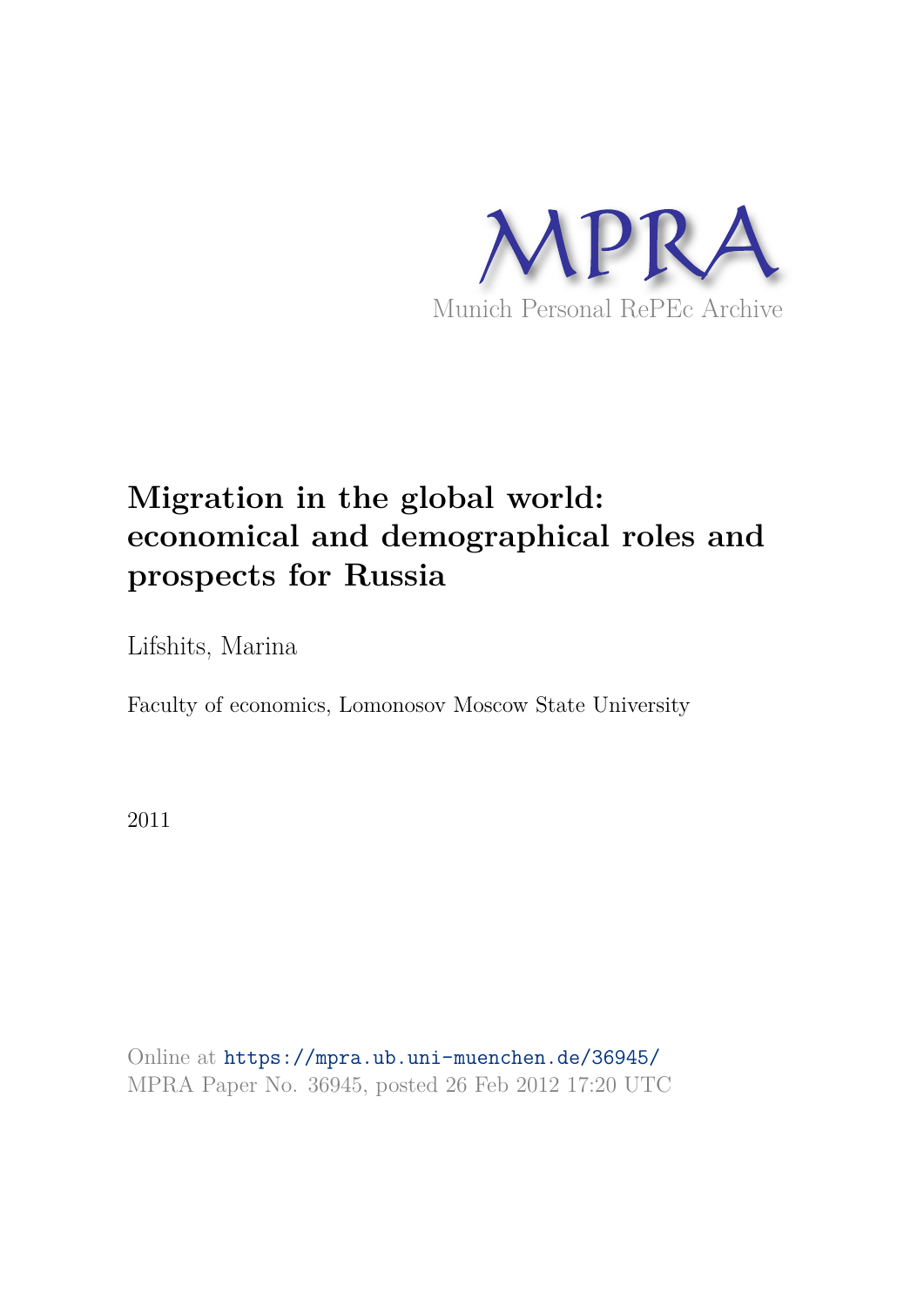LOMONOSOV MOSCOW STATE UNIVERSITY

#### FACUTY OF ECONOMICS

Center for Population Studies

Chair of Population



# **INTERNATIONAL MIGRATION OF POPULATION: CHALLENGES OF GLOBALIZATION**

*Scientific Series 'International Migration of Population: Russia and Contemporary World'*

**Volume 24** 

**Moscow 2011**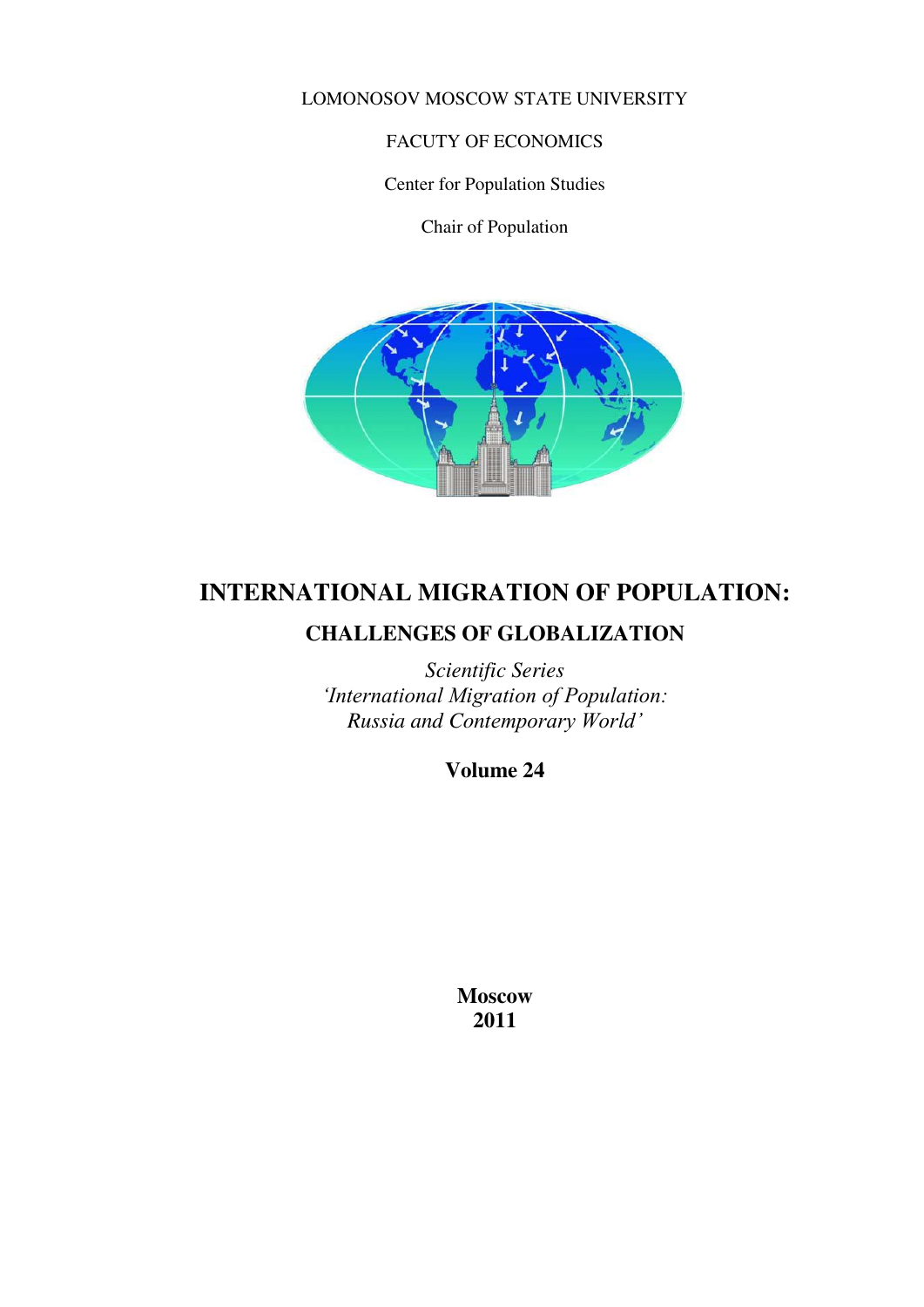# **MIGRATION IN THE GLOBAL WORLD: ECONOMICAL AND DEMOGRAPHICAL ROLES AND PROSPECTS FOR RUSSIA**

In accordance with the main objective for demographic development declared in the Demographic Policy Concept of the Russian Federation until 2025, population decline is to be compensated by net migration (Demographic Policy Concept 2007).

However, not every goal is achievable for the migration policy. As Russia is part-and-parcel of the global world, it is influenced by certain principles, which determine scale and direction of the world migration flows.

Additionally, according to Alfred Sauvy, the size of population is important for despotic regimes striving for strengthening of the power, while for a democratic country living standard of population will be most important (Sauvy 1977, v.1, p. 31).

Taking the above considerations into account the author of this paper has taken to the econometric analysis of the ROSSTAT and World Bank data to answer the following questions: (1) Provided that age structure of the population is influenced by migration, can migration influence upon living standards too, and to what extend? (2) What factors determine the volumes and direction of the world migration flows? (3) For what reasons net migration to Russia from various post-Soviet countries is that different? (4) What are the prospects of net migration to Russia? (5) What kind of migration policy does Russia need?

# **1. Influence of migration upon living standards improvement via influence upon the age structure of population**

It is well known that younger labour-age people are the most inclined to migration. With the population ageing trend, this feature of the migration flows is getting more and more important.

The below equation shows the influence produced by the age structure of population upon growth of living standards (GLS) in the world countries:

$$
GLS_{C,T} = b_0 + b_1 * REDWAL_S + b_2 * P_M(15-39) + b_3 * P_M(40-64) + \varepsilon_{C,T}, \quad (1)
$$

where  $GLS<sub>CT</sub>$  – *growth of living standards* (i.e. GDP per capita growth, measured in constant price terms),  $\%$  for 19 years, in the country *C* for the period of time *T* (totally, 7 periods: 1961-1979, 1966-1984, 1971-1989, 1976-1994, 1981-1999, 1986-2004 and 1991-2009);

REDWAL*<sup>S</sup>* – *rate of economic development to the world average level*, i. e. GDP per capita rate at purchasing-power parity in the country to the world average level, %; at the beginning of the period (lettered with *S*);

 $P_M(15-39)$  *u*  $P_M(40-64)$  – average share of the specified age group of the population, %, within the period (lettered with *M*);

 $b_k$  – variable held constant;

 $\varepsilon_{CT}$  – random quantity, *the balance of equation*.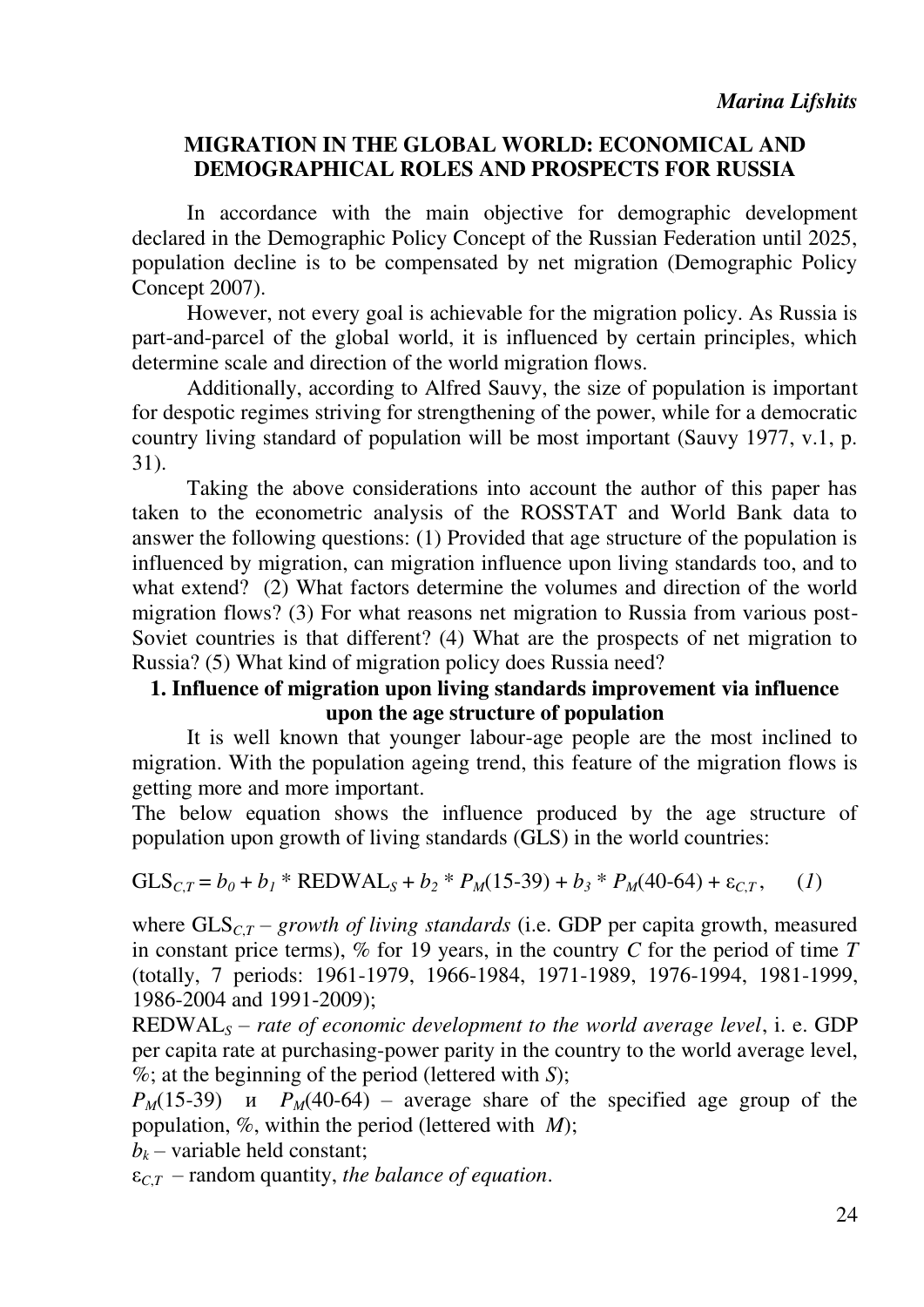The Table 1 shows  $b_k$  and other factors of the equation (1) for two groups of observations satisfying the following conditions:

A) Migration balance is positive for the current period:  $MB_T>0$ ; share of population of the 65+ age group at the beginning of period is bounded below: *PS*(65+)>3,5%; 20<REDWAL<450;

B)  $P_s(65+) > 3,5\%$ ; Migration balance is positive for a long time: MB<sub>T</sub> $>0$ ; MB<sub>T-5</sub> $>0$ ; MB*<sup>T</sup>*-10>0; MB*<sup>T</sup>*-15>0; MB*<sup>T</sup>*-20>0; REDWAL>20.

*Table 1* 

| Sample                                   |                            | A     | B        |            |  |  |
|------------------------------------------|----------------------------|-------|----------|------------|--|--|
| Factors                                  | Std. Error $^{1}$<br>$b_k$ |       | $b_k$    | Std. Error |  |  |
| Constant                                 | $-317,5$                   | 48,3  | $-418,7$ | 54,9       |  |  |
| <b>REDWAL</b>                            | $-0,191$                   | 0,032 | $-0,035$ | 0,033      |  |  |
| $P_M(15-39)$                             | 8,18                       | 1,06  | 9,66     | 1,12       |  |  |
| $P_M(40-64)$                             | 4,46<br>0,74<br>3,99       |       | 0,82     |            |  |  |
| Other parameters of the model and sample |                            |       |          |            |  |  |
| Number of observations                   |                            | 201   | 71       |            |  |  |
| $R^2$                                    | 0,336<br>0,553             |       |          |            |  |  |
| GLS, mean                                | 60,5<br>48,8               |       |          |            |  |  |
| REDWAL, mean                             | 247,3<br>306,2             |       |          |            |  |  |
| $P_S(65+)$ , mean                        | 9,50<br>10,83              |       |          |            |  |  |

**Factors**  $b_k$  **and other parameters of the Model 1 for two groups of observations** 

Estimated on the basis of World Bank data

Note: 1) *standard error* – standard deviation of the coefficient as a random variable

The sampling A does not include the most rich and most poor countries, and it is closer to Russia in terms of the mean parameters  $P_S(65+)$  and REDWAL; age structure of population and the current level of economic development determine approximately one third of the variation of the dependent variable  $(R^2=0,34)$ . Also, the REDWAL provides a considerable negative influence – it is easier to run after, than to go ahead.

Rich and aging countries being attractive for migrants for a long time predominate in the sampling *B*, and age structure of population here explains approx. 55% of the GLS variation, as the other risks influence was minimal in these countries during the given periods of time.

The probable increase in living standards in Russia for the future prospect may be calculated using the Model 1.A parameters and the average variant of the ROSSTAT demographic prognosis till 2030 (Table 2).

*Table 2* 

|  |  |  |  | Probable increase in living standards in Russia, $\%$ |  |  |  |
|--|--|--|--|-------------------------------------------------------|--|--|--|
|--|--|--|--|-------------------------------------------------------|--|--|--|

|                             | Probable increase in living standards, % |      |                                          |                                          |       |  |  |
|-----------------------------|------------------------------------------|------|------------------------------------------|------------------------------------------|-------|--|--|
| Period                      | Mean                                     |      | Spread of values with<br>probability 50% | Spread of values with<br>probability 95% |       |  |  |
|                             |                                          | Min  | Max                                      | min                                      | max   |  |  |
| 2010-2028, for the 19 years | 83,4                                     | 57,2 | 109,6                                    | 6,4                                      | 160,5 |  |  |
| Annual average:             |                                          |      |                                          |                                          |       |  |  |
| 2010-2028                   | 3,24                                     | 2,41 | 3,97                                     | 0,33                                     | 5,17  |  |  |
| 2010-2014                   | 3,96                                     | 3,23 | 4,61                                     | 1,48                                     | 5,69  |  |  |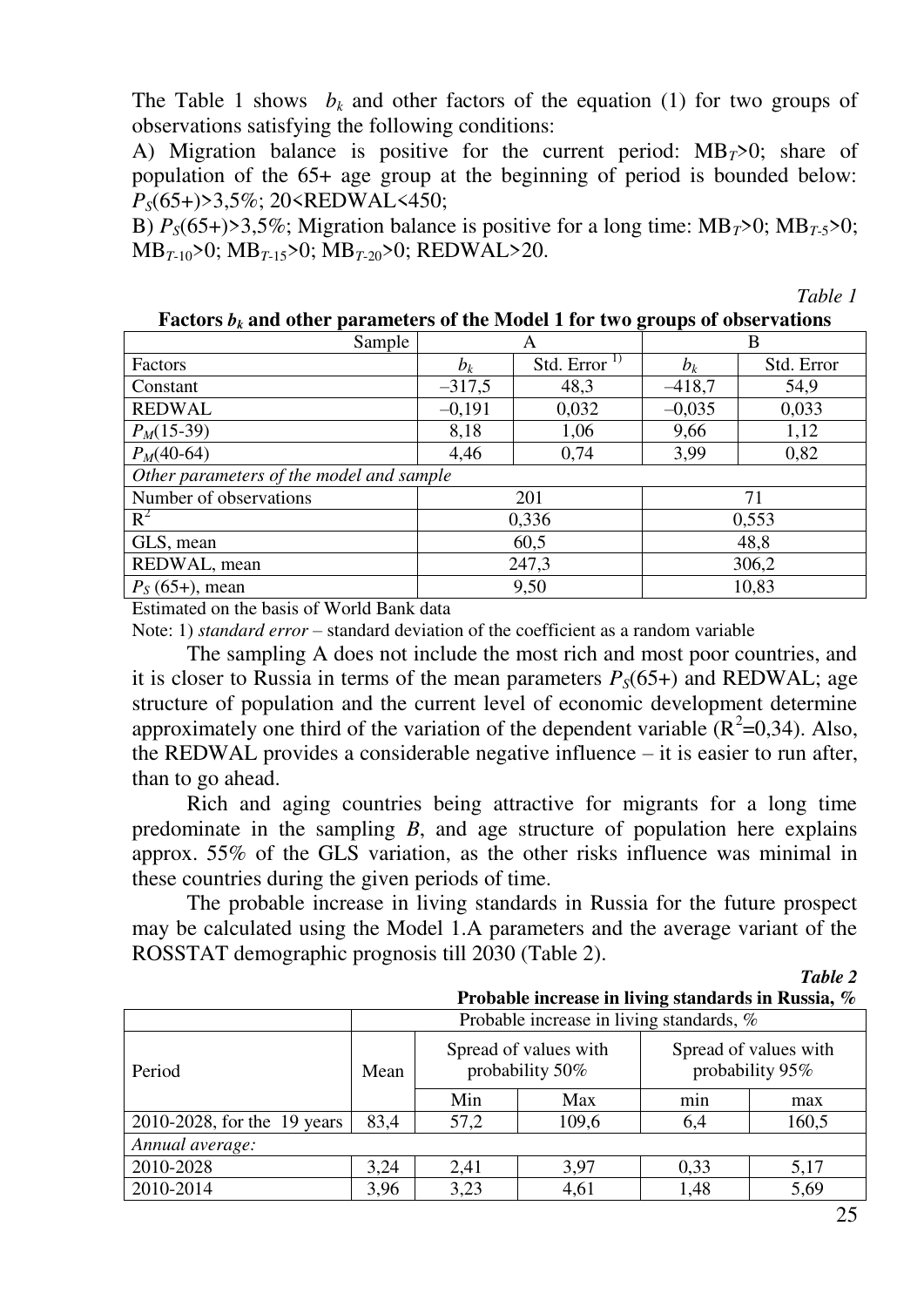| 2015-2019 | 3.20<br>رے ک | 2,46 | 4,01         | 0,39                             | 5,20               |
|-----------|--------------|------|--------------|----------------------------------|--------------------|
| 2020-2024 | 2,63         | 1,69 | 3,43         | $-0,76$                          | $\sqrt{2}$<br>4.13 |
| 2025-2029 | 2,14         |      | 3 በ1<br>J, U | 1,68<br>$\overline{\phantom{0}}$ | 4,40               |

A considerable spread of the probable values for GLS in the Table is connected with the fact that increase in living standards is influenced not only by the variables included into equation 1, but also by many other factors. Among those are energy costs, peculiarities of taxation, level of corruption, and political risks. Thus, if the GDP per capita in constant prices will increase less than by 80% between 2010 and 2028, it will not be a result of poor demographic situation, but, rather, ineffective public administration system.

Nevertheless, the percentage of the labour-age population in Russia in 2011- 2028 will be going down, and this may bring about a lower growth rate of living standards. Many other countries with low birth rate will be in a similar situation. Globally, percentage of children aged 0-14 in 2009 was lower in comparison with 2000. It means the number of youth in the world will not show any growth in the 2020s. Consequently, the global competition for the labor resources will gain strength.

An actual question within this context is: Could the net migration in Russia exceed the figures built into the ROSSTAT average forecast? And what will it be depending upon? To find an answer, let us consider the factors influencing volumes and directions of the world migration flows.

#### **2. Net migration factors in the countries of the world**

Migration balance in a certain country may be whether positive, or negative, depending first of all upon two following factors: comparative level of economic development, and economic growth:

 $NMR_{C,T} = -57.6 + 0.216*REDWAL_M + 6.65*EG_M + \varepsilon_{C,T}; R^2=0.37;$  (2) (4,3) (0,015) (0,93)

where NMR<sub>*CT*</sub> – *net migration rate* in a country *C* for the period of time *T* (in general, 3 periods of time: 1981-1995, 1986-2000 and 1991-2005) per 10,000 population annually; 163 countries, 421 observations;

 $EG<sub>M</sub>$  – economic growth, %, annual average for the period;

the digits in brackets under the coefficients are – standard errors.

Net migration rate in the countries with positive migration balance (80 countries, 178 observations) for the same above-mentioned 3 periods of time is for 40% determined by factors in the empirically found formula:\

NMR 
$$
c_{,T} = 62.9 + 0.183 \cdot \text{REDWAL}_M + 3.92 \cdot \text{EG}_M - (13.1) (0.019) (1.24)
$$

$$
-3,17^* P_M(40-64) -1,64^* U - 0,132^* P_M + \varepsilon_{C,T},
$$
  
(0,56) (0,56) (0,075)

where  $U$  – change in the percent share of the urban population for the period; it enters into the equation with the minus sign, because in the countries with completed urbanization the influx of unskilled foreign workers is required (Massey, 2007, pp. 149-152);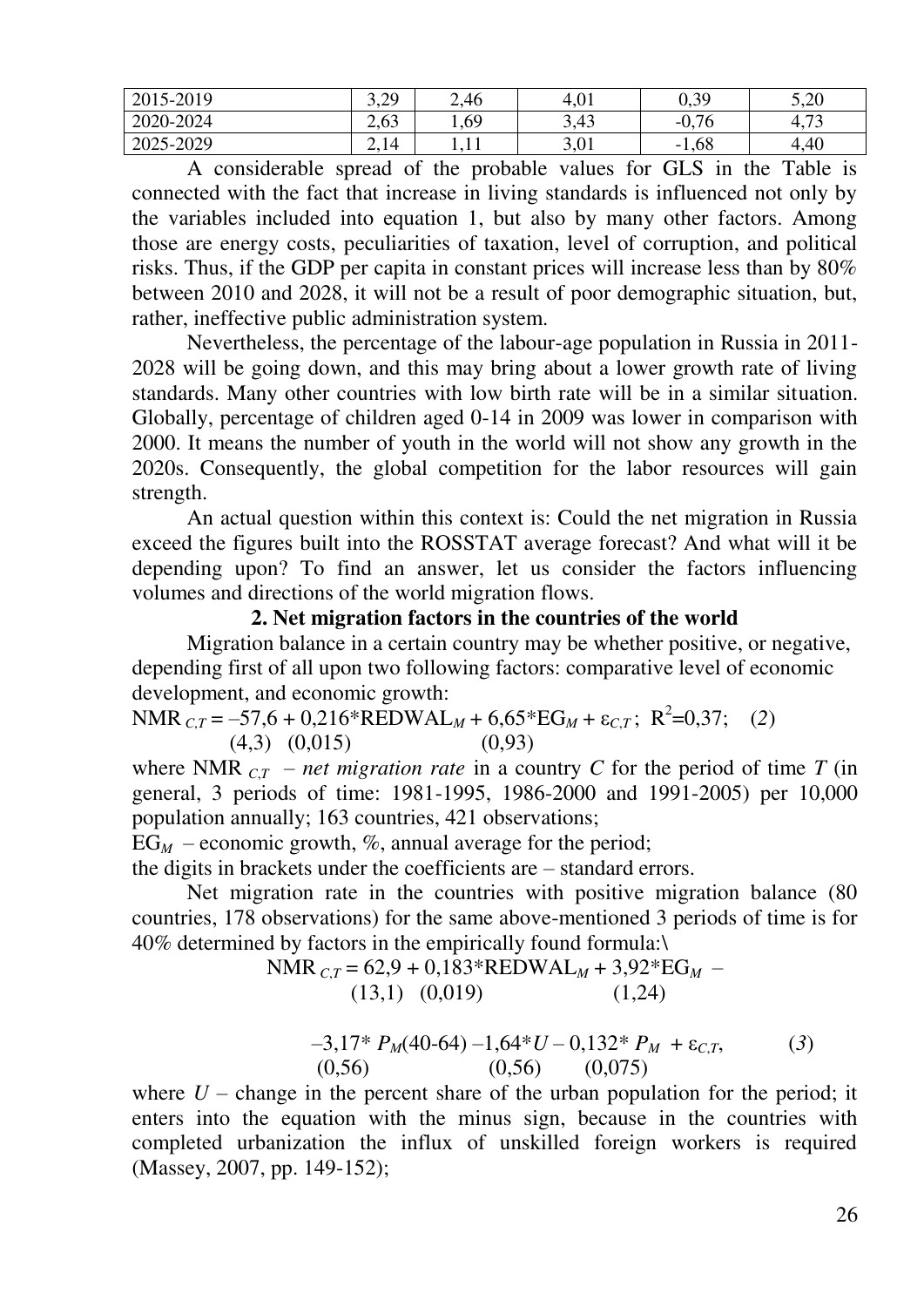$P_M$  – the country population size, average for the period, M people. Influence is negative, as the countries with numerous populations have more possibilities to satisfy manpower demand due to the internal migration.

Share of the people aged 40-64 also enters into the equation with negative sign, as labour migrants partially return home after work.

Thus, REDWAL provides the most significant influence upon migratory attractiveness of a country, as compared with all other factors of the Model (3). NMR in the countries with a negative migration balance (108 countries, 239 observations) is determined, for 45%, by factors in the following equation:

NMR 
$$
_{C,T}
$$
 = 80,4 + 0,163\*REDWAL<sub>M</sub> + 6,49\*EG<sub>M</sub> -  
(38,1) (0,038) (0,95)

$$
-3,65 * PM(15-39) + 12,63 * LN(PM) - 7,86 * LN(PDM) + \varepsilonC,T, \t(4)(0,97) \t(1,22) \t(1,81)
$$

where  $PD_M$  – population density in the country of origin, average for the period, people per  $km^2$ . The variable enters into the equation with minus sign, i.e. high density of population is one of the ejecting factors. Nevertheless, lower density of population is not a factor of attraction for migrants.

Population size, on the contrary, enters into the equation (4) with positive sign: the higher the population size, the lower migration loss is. It may be explained by the fact the countries with large size of population have more opportunities to improve their living standards due to the internal migration. The share of young labour-age people is with minus sign in the equation (4), as tendency for migration is higher among the younger aged people.

If net migration to Russia between 1991-2010 fits to the formula 2, it will be negative (see Table 3). In reality Russia has received a large inflow of migrants due to wide repatriation followed by labour migration from post-Soviet countries. In addition, outflow from the country is restrained by the possibility of people to improve their own living conditions via internal migration.

Period Net migration to Russia  $\frac{\text{Calculate to } y \text{ Model } 2}{\text{Actual, thus, people for}}$  $CMG$  thous. people the period the period for the period 1991-1995 | -84,8 | -6228 | 2560,3 1996-2000 | -24,3 | -1774 | 2088,5 2001-2005 9,05 654 827,2 2006-2010 -3,39 -241 1075,5  $2011 - 2015*$  1,03 73 ...  $2016-2020*$  -0,17 -12 -12 ...  $2021 - 2025^*$   $-2,23$   $-153$  ...  $2026 - 2030*$   $-4,19$   $-281$ 

*Actual net migration to Russia compared to the calculations by Model 2* 

\* where economic growth meets the mean values from the Table 2.

*Table 3*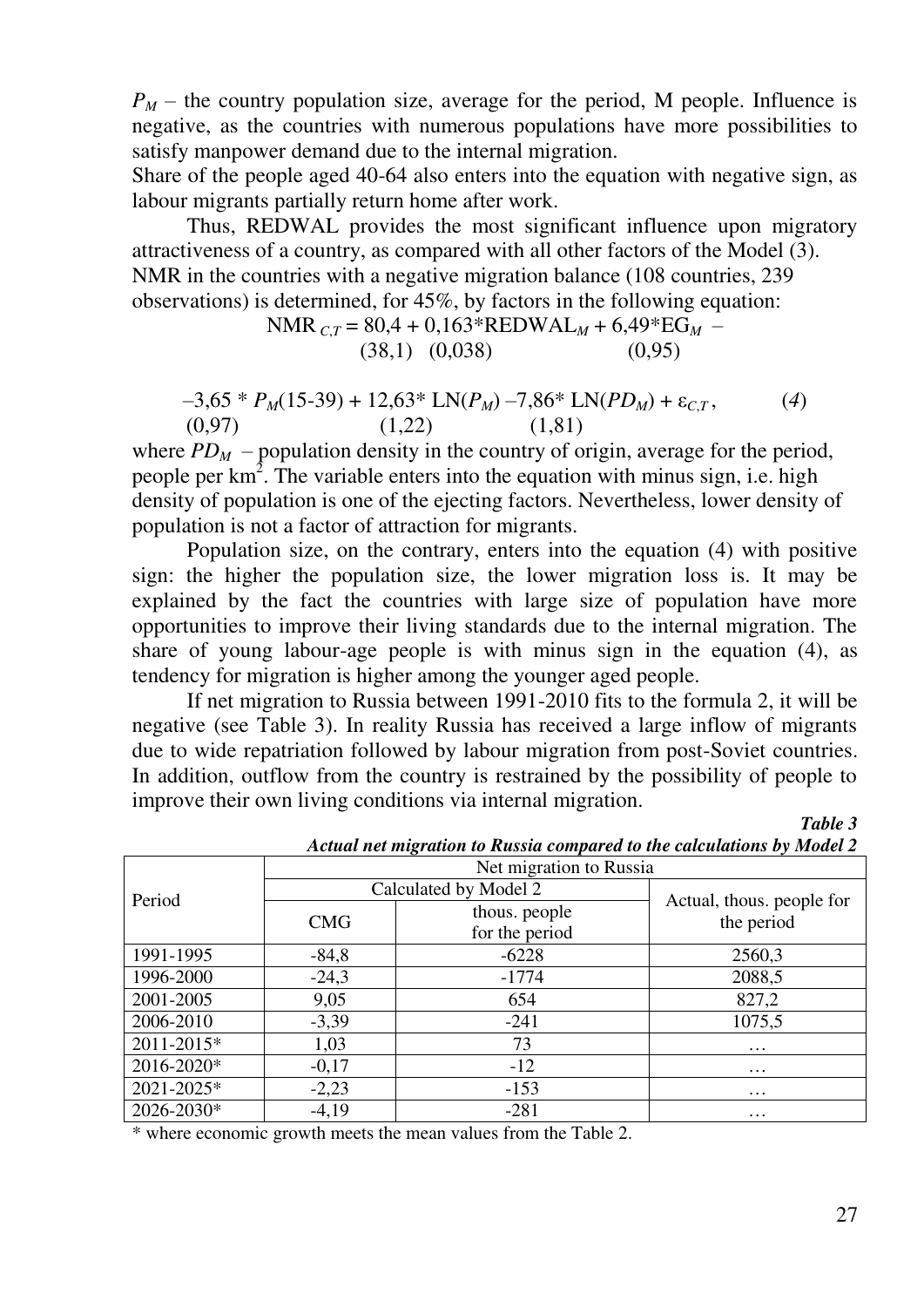As REDWAL in Russia is not so high in comparison with other countries receiving migrants, Russia in the future cannot expect big volumes of net migration from the countries other than post-Soviet ones. China may be an only exception.

#### **3. Migration gain prospects in Russia**

There are three indices characterizing the results of international migration of population in Russia, see Table 4:

1) Official data published by ROSSTAT; according to these data the main migration donors for Russia are the 11 post-Soviet countries, and China;

2) The balance of foreign citizens crossing the Russian borders (this index is the most changeable and sensitive to the economic situation);

3) The number of foreign citizens legally working in Russia.

|                       |        |                                                    | Balance of migration (by source of |            |                     |          |          |
|-----------------------|--------|----------------------------------------------------|------------------------------------|------------|---------------------|----------|----------|
|                       |        | data) per a year                                   |                                    | Legal work |                     |          |          |
|                       |        | <b>RF</b> Frontier<br><b>ROSSTAT</b><br>services * |                                    |            | of foreign citizens |          |          |
| Country of origin, or | 2007-  | 2009                                               | 2007-                              | 2010       | 2008                | 2009     | 2010     |
| citizenship           | 2008   |                                                    | 2009                               |            |                     |          |          |
| <b>Total</b>          | 1491,5 | 371,3                                              | 243,2                              | 158,1      | 2425,9              | 2223,6   | 1640,8   |
| Uzbekistan            | 235,2  | $-111,8$                                           | 45,5                               | 23,3       | 642,7               | 666,3    | 511,5    |
| Ukraine               | 526,3  | 427,5                                              | 40,4                               | 21,2       | 245,3               | 205,3    | 167,3    |
| Kazakhstan            | 175,2  | 84,5                                               | 31,4                               | 20,5       | 10,4                | 11,2     | 8,3      |
| Kyrgyz Rep.           | 96,2   | 21,6                                               | 23,3                               | 20,3       | 184,6               | 156,1    | 117,7    |
| Armenia               | 15,6   | 8,2                                                | 33,0                               | 19,2       | 100,1               | 82,0     | 59,8     |
| Tajikistan            | 115,8  | $-68,1$                                            | 21,1                               | 17,5       | 391,4               | 359,2    | 268,6    |
| Azerbaijan            | 28,3   | $-27,4$                                            | 21,1                               | 13,4       | 76,3                | 60,7     | 40,3     |
| Moldova               | 132,1  | 42,2                                               | 14,7                               | 11,2       | 122,0               | 101,9    | 72,2     |
| Georgia               | $-6,2$ | 1,3                                                | 8,4                                | 4,8        | 4,2                 | 3,2      | $\cdots$ |
| Turkmenistan          | 6,4    | $-2,3$                                             | 4,0                                | 2,2        | 3,1                 | 2,4      | 1,2      |
| <b>Belarus</b>        | 10,9   | 20,4                                               | 1,9                                | 2,0        | $\ldots$ .          | $\ddots$ | $\ldots$ |
| China                 | 23,8   | $-17,2$                                            | 1,2                                | 1,1        | 281,7               | 269,9    | 186,5    |
| Vietnam               | 10,6   | $-11,5$                                            | 0,8                                | $\cdots$   | 95,2                | 97,5     | 46,0     |
| Turkey                | 0,9    | $-5,6$                                             | 0,3                                | $\cdots$   | 130,5               | 77,2     | 45,7     |
| Korea, Dem. Rep.      | 1,8    | $-0,1$                                             | 0,07                               | $\ldots$   | 34,9                | 37,7     | 36,5     |
| <b>Other</b>          | 118,6  | 9,6                                                | $-4,0$                             | 1,4        | 103,5               | 93       | 79,2     |

*International migration to Russia: Results, thous. people* 

Sources of data: Size and Migration of the RF Population, ROSSTAT, 2008-2010; Labour and Employment in Russia, ROSSTAT, 2009; www.gks.ru \*The RF Frontier Service.

Dynamics of all the three indices is influenced upon by circumstances of 2  $kinds - (1)$  objective laws and  $(2)$  regulations imposed by the government. Official data on migration of population published by ROSSTAT to a considerable degree depend upon changes in the rules of statistical account, and of granting the Russian citizenship. These indices also are under influence of *temporary residence permission* quotas. Only the migrants with such permission are registered by ROSSTAT as those "arrived to Russia", however, many of them have been actually staying in the RF for more than one year. The balance of citizens of the

*Table 4*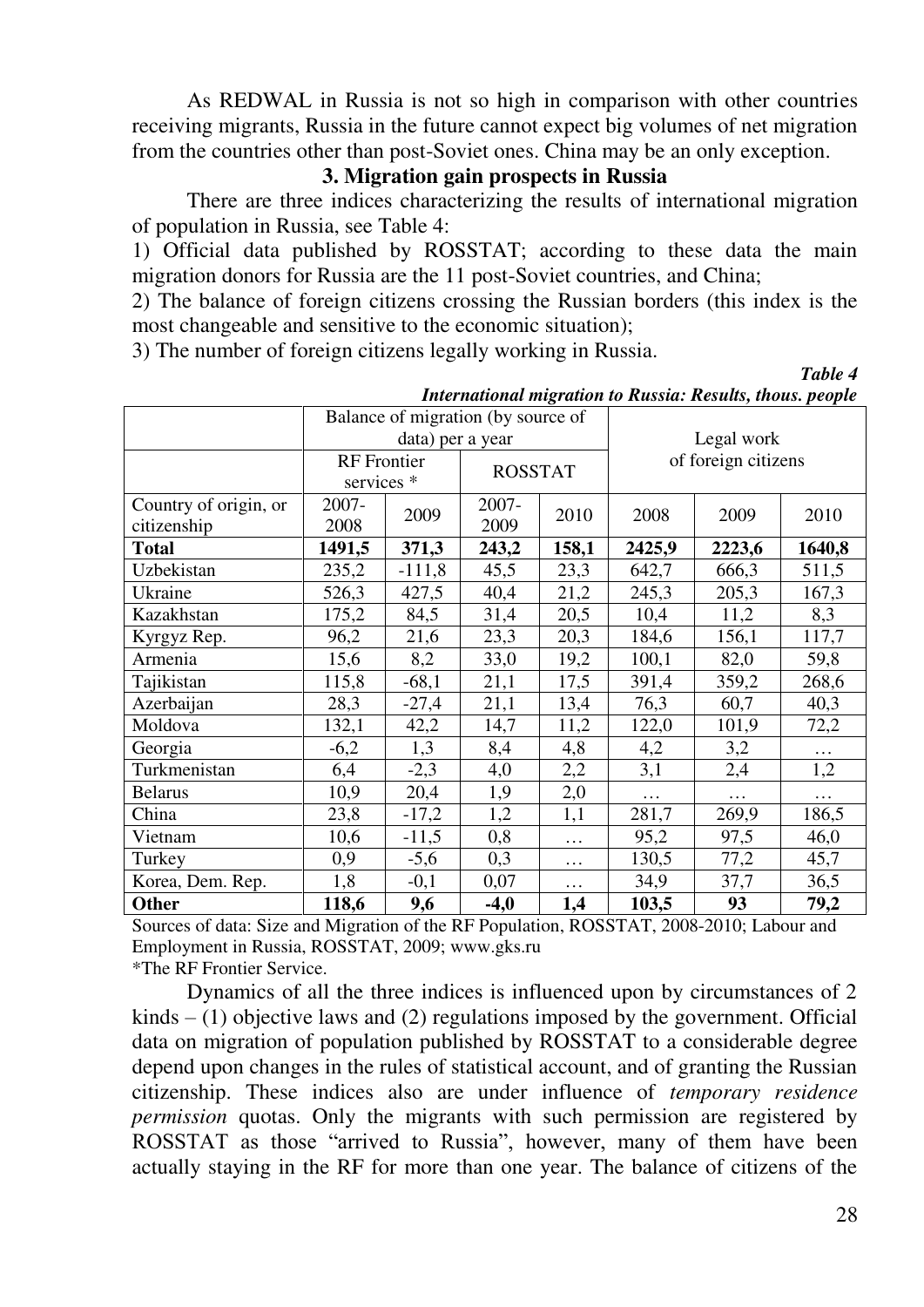Ukraine, Moldova and Kazakhstan crossing the Russian border might be exaggerated (Fig. 1): because they may avoid meeting with border services on the way home, if they stayed longer than it is legally permitted. As for the citizens of other countries, this index is closer to the reality, but it depends on the possibility of legal employment in Russia. The number of legally employed foreigners depends on their net inflow, on obtaining Russian citizenship, and on the Stateestablished quotas for attracting foreign manpower; excluding the citizens of Belarus working on the equal terms with the Russians (but the number of them is unknown). Thus, net migration only from Belarus has increased in 2009, in accordance with the data of Frontier Service (FS).





Source: Size and Migration of the RF population, Moscow, ROSSTAT, 2004-2010.

On the whole, the last data for the three indices are lower, as compared to the previous years. In addition to the economic crisis and restrictions from the part of the State, this decline has been caused by certain objective laws. These laws have been revealed by the author with the help of econometric analysis of factors of net migration from the post-Soviet countries (Lifshits 2010, 2011).

In the 1990-s, the major factors of the migration gain in Russia were as follows: (1) the share of non-titular ethnic group of population and (2) economic collapse in the countries of origin; most of the migrants were returning home at that time. In the 2000s, labour migration steps up and as a consequence, the influence of the share of youth in the population of countries of origin and ethnicmigration nets in Russia has increased.

Influence of the economic growth in the countries of origin remains high, that is why growth of net migration to Russia in 2008-2009 has been caused, first of all, by the economic crisis in the number of post-Soviet countries.

Influence of the ethnic-migration nets, on the contrary, starts reducing as the cumulative net migration from certain post-Soviet countries (Kazakhstan, Armenia, Georgia, Kyrgyzstan) has already run a great value in comparison with size of population of the countries of origin.

 Net migration from several countries is reducing (Azerbaijan, Kazakhstan, Turkmenistan) as living standards there grow faster than in Russia (Fig. 2).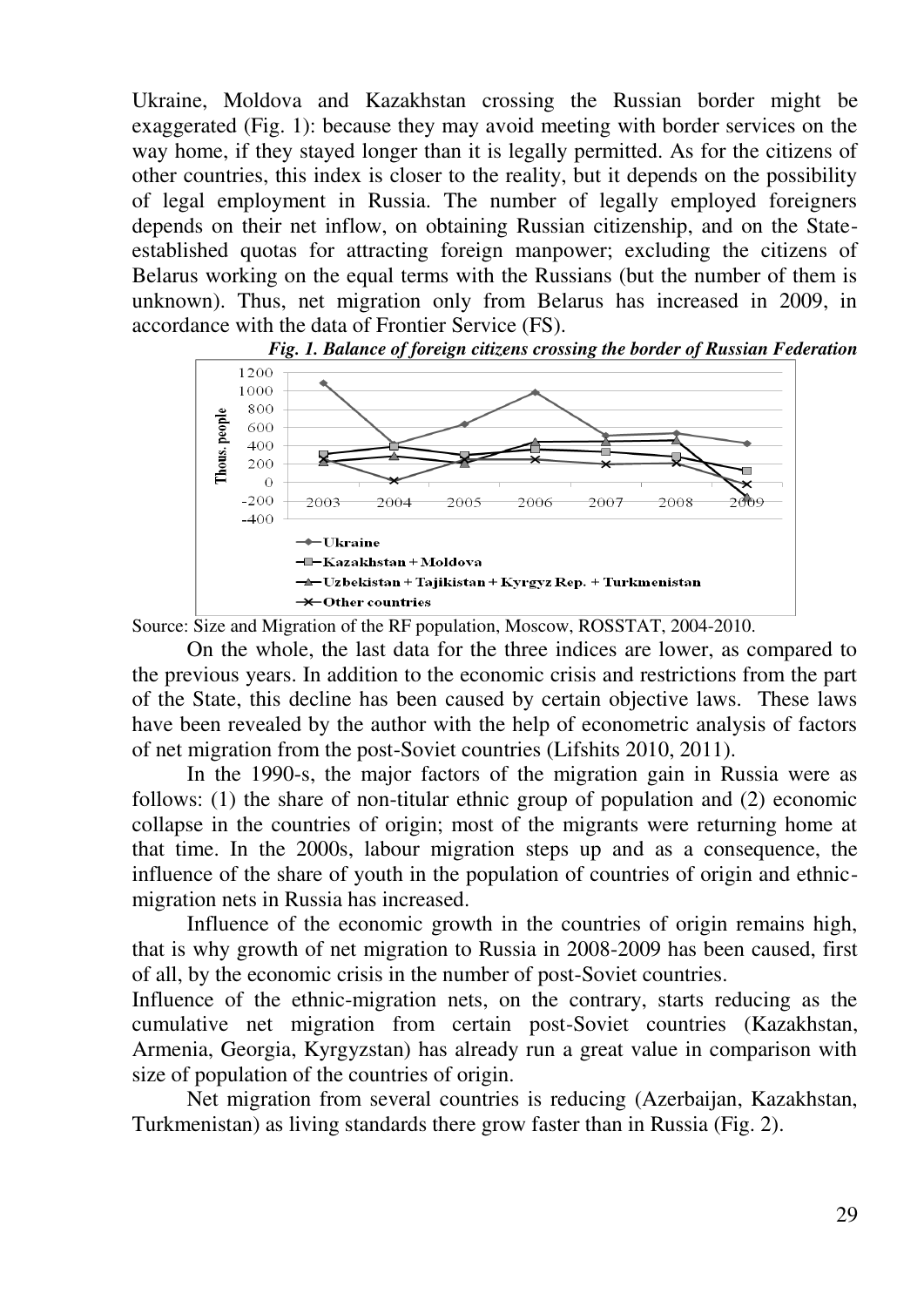

*Fig. 2. Rate of economic development to the World average level (REDWAL) in the post-Soviet countries and in China* 

Demographic limitations will also provide negative influence upon the dynamics of net migration to Russia, as the number of youth in the countries of origin will go down (Fig. 3 and 4), and it has already started to reduce in some countries (Ukraine, Georgia, Moldova). One more fact to be taken into account - of late, the Ukraine, Belarus, Kazakhstan, Azerbaijan, and, probably, Turkmenistan, are the post-Soviet countries with a positive migration balance as well.

*Fig. 3. Number of children of 0-14 in the 12 post-Soviet countries, 1960-2009.* 

Sources: World Bank, IMF.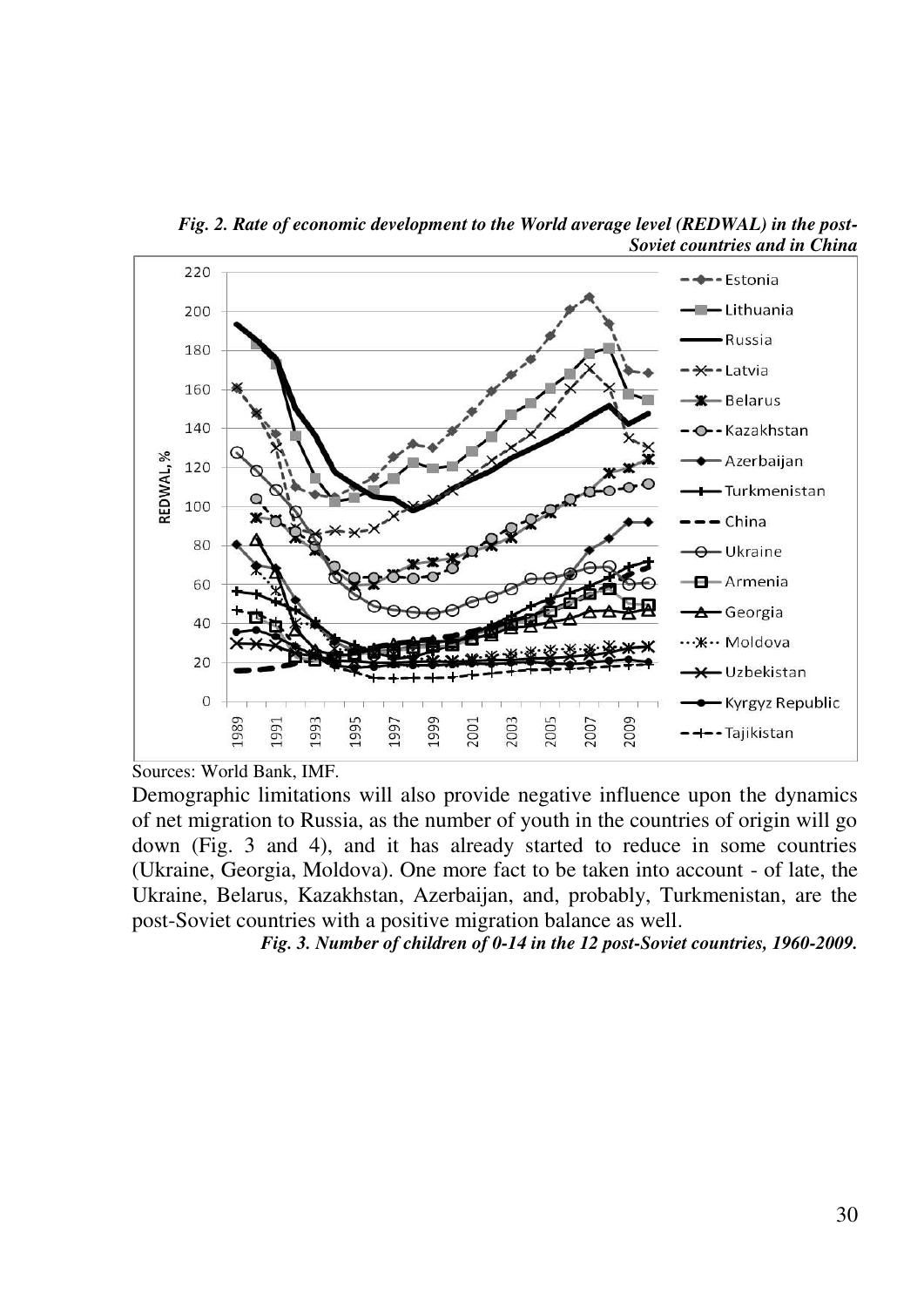

Source of data: World Bank, 2010.



*Fig. 4. Number of people aged 15-44, born in the 12 post-Soviet countries.* 

Calculated on the basis of World Bank data.

Econometric analysis has revealed a considerable influence upon labour migration of the difference between the death rates of adults, especially men, in the country of origin and in Russia. In this respect, the situation in Russia is very complicated, and the most vulnerable category of population (except homeless) is temporary labour migrants, who perish most often for various reasons, like violence, on-the-job traumatism, poor living conditions and lack of medical care.

Factor of ageing of population in the future may inhibit the growth of net migration: some part of the older-aged labour migrants will want to go home having finished their work in Russia, even those who has obtained Russian citizenship.

Visa system negatively influences upon the dynamics of net migration from Turkmenistan and Georgia; and from Uzbekistan – the migrants have certain problems after returning home if they have obtained Russian citizenship (as the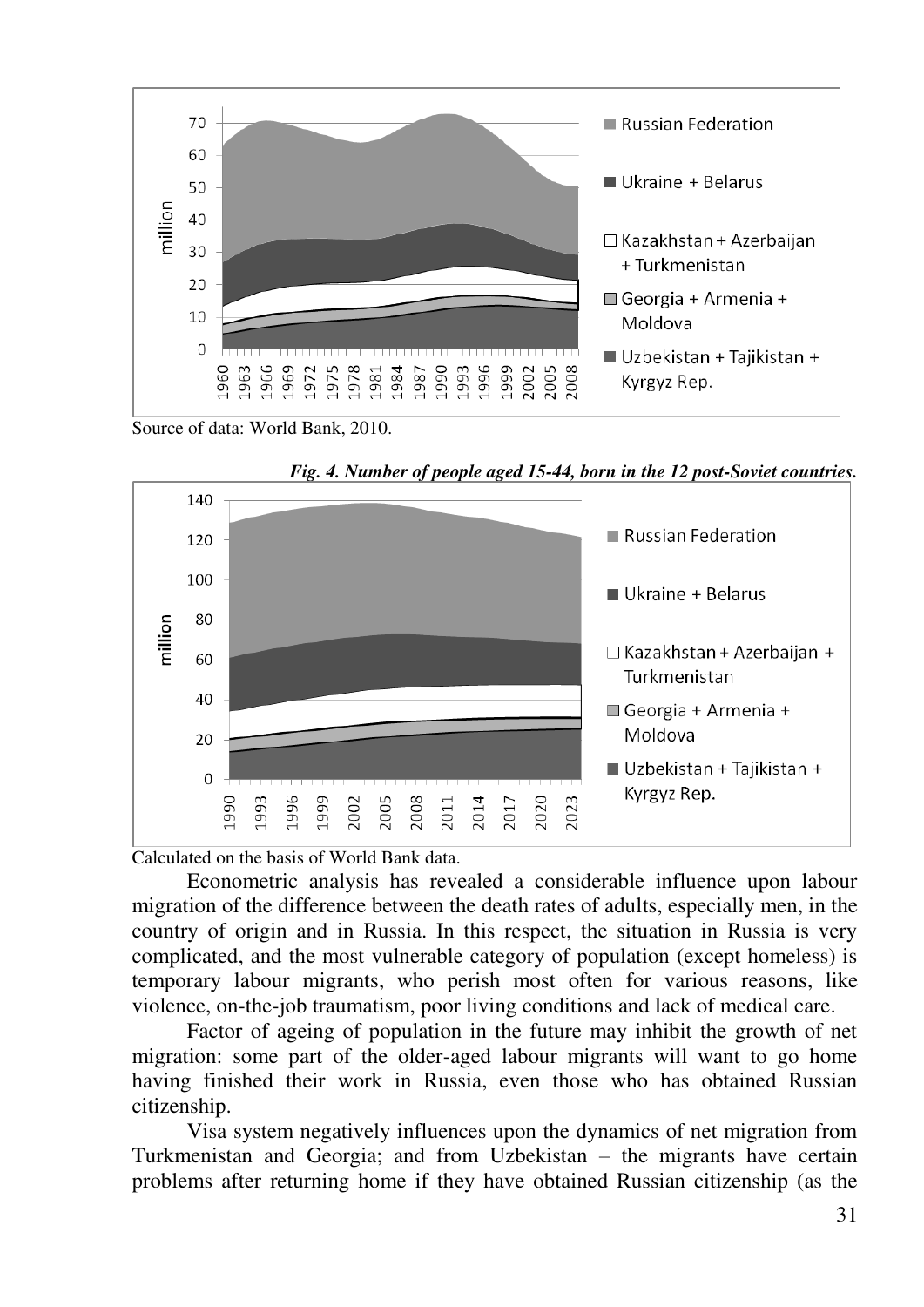Uzbek migrants say). This circumstance proves again, that most migrants do not want to stay in Russia forever.

Thus, there are no factors able to promote increase of the migration gain of the resident population of Russia through the exchange with post-Soviet countries, considered in a long-term perspective.

For the last 20 years migration links of Russia with countries outside the post-Soviet territory have been also developing. But, Russia is only one direction for migration, and not the most attractive one. That is why other countries are unable to compensate for the reduced net migration from post-Soviet countries. China may be an only possible exception.

Dynamics of migration from China has shown a weak and unstable tendency for growth.

One of the deterring circumstances is migration policy of Russia, caused by the concerns of the territorial integrity of the country. But there are other deterring factors as well. Firstly, standard of living in China grows faster than in Russia. Secondly, the number of Chinese youth aged 15-39 goes down since 2006. Probably, for this reason the aggregate net migration outflow from China in the second half of the 2000s was less than in the first half, amounted at 1,731,080; while in the first half of the 2000s it was 2,058,276 (according to WB data). And it is expected that in 2012 number of population aged 35-49 will start to decrease in China. Thirdly, there are great opportunities for internal migration in China. Fourthly, Russia is not among the most attractive directions for migration, from the point of view of quality of life, especially for the youth. That is why people aged 35-49 are currently prevailing in the migration gain from China. On the other hand, there are several factors in favour of Russia, among those geographic neighborhood, various rates of men and women at the matrimonial market of China and Russia, and emerged migration ties.

### **5. Summary for policy making**

If migration is to be considered only as a method of influence upon age structure of population, the temporary, non-resident migration will be an ideal variant of migration; the labour migrants are sui generis ever-young and non-aging community in the population of the receiving country. On the other hand, knowledge and experience play nowadays a considerable role in the world, so the competition for highly skilled migrants grows now, and Russia gives way to more developed countries.

High economic growth in Russia might improve the migration attractiveness of the country and attract an inflow of migrants (both permanent and temporary ones). This, in turn, will stimulate growth of living standards. At the same time, quite an opposite situation is equally possible as well. If the state will again restrict legal employment of the labour migrants, like in 2009-2010, soon it will lead to intensified reduction of the percentage of population aged 15-64, to negatively influence upon growth of living standards. Then Russia will quickly lose its migration attractiveness, and this vicious circle may result in a complicated economic situation, opening way to the political earthquakes.